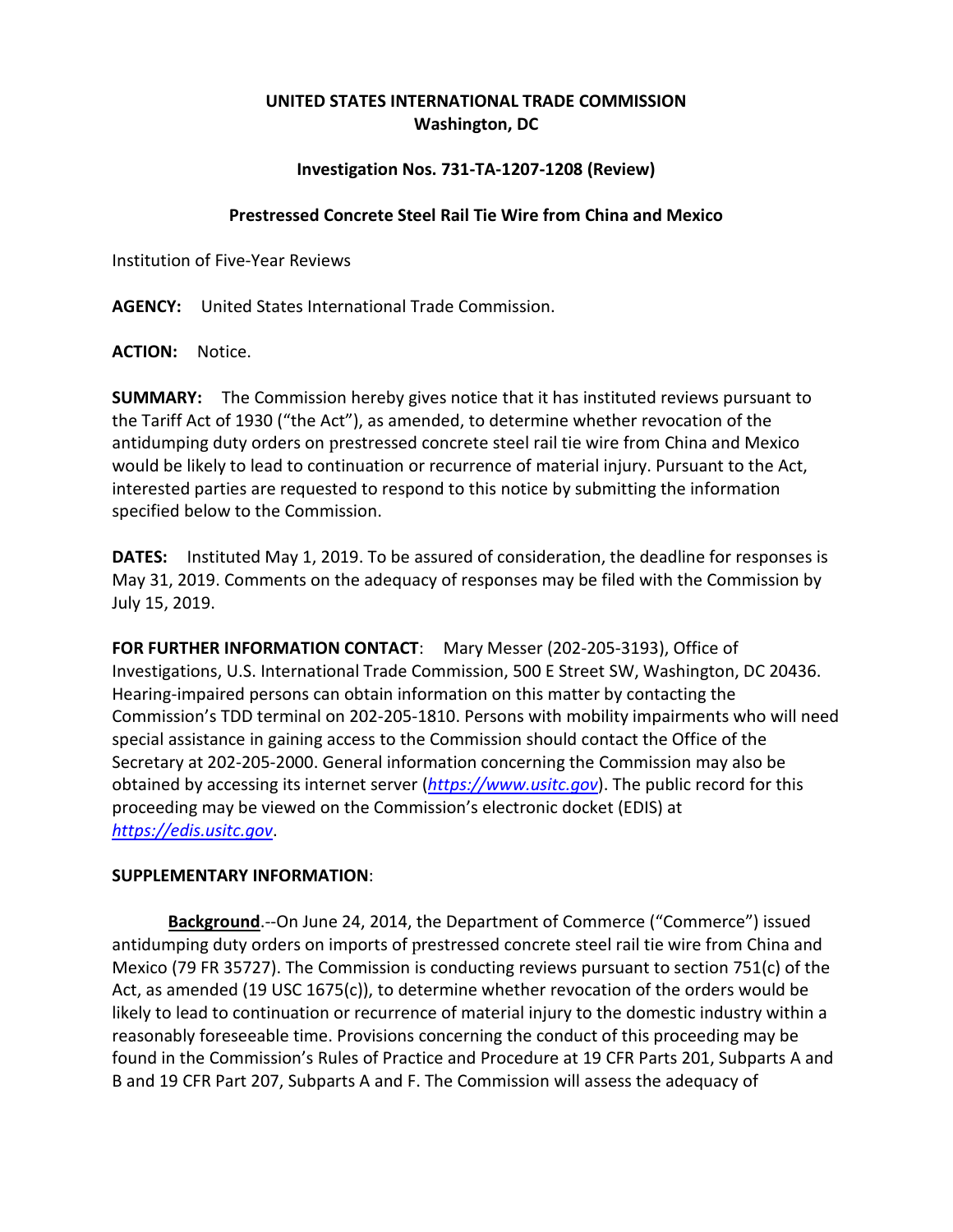interested party responses to this notice of institution to determine whether to conduct full or expedited reviews. The Commission's determinations in any expedited reviews will be based on the facts available, which may include information provided in response to this notice.

**Definitions**.--The following definitions apply to these reviews:

- (1) *Subject Merchandise* is the class or kind of merchandise that is within the scope of the five-year reviews, as defined by Commerce.
- (2) The *Subject Countries* in these reviews are China and Mexico.
- (3) The *Domestic Like Product* is the domestically produced product or products which are like, or in the absence of like, most similar in characteristics and uses with, the *Subject Merchandise*. In its original determinations, the Commission defined the one *Domestic Like Product* consisting of all prestressed concrete steel rail tie wire coextensive with Commerce's scope.
- (4) The *Domestic Industry* is the U.S. producers as a whole of the *Domestic Like Product*, or those producers whose collective output of the *Domestic Like Product* constitutes a major proportion of the total domestic production of the product. In its original determinations, the Commission defined the *Domestic Industry* as all U.S. producers of prestressed concrete steel rail tie wire.
- (5) The *Order Date* is the date that the antidumping duty orders under review became effective. In these reviews, the *Order Date* is June 24, 2014.
- (6) An *Importer* is any person or firm engaged, either directly or through a parent company or subsidiary, in importing the *Subject Merchandise* into the United States from a foreign manufacturer or through its selling agent.

**Participation in the proceeding and public service list**.--Persons, including industrial users of the *Subject Merchandise* and, if the merchandise is sold at the retail level, representative consumer organizations, wishing to participate in the proceeding as parties must file an entry of appearance with the Secretary to the Commission, as provided in section 201.11(b)(4) of the Commission's rules, no later than 21 days after publication of this notice in the *Federal Register*. The Secretary will maintain a public service list containing the names and addresses of all persons, or their representatives, who are parties to the proceeding.

Former Commission employees who are seeking to appear in Commission five-year reviews are advised that they may appear in a review even if they participated personally and substantially in the corresponding underlying original investigation or an earlier review of the same underlying investigation. The Commission's designated agency ethics official has advised that a five-year review is not the same particular matter as the underlying original investigation, and a five-year review is not the same particular matter as an earlier review of the same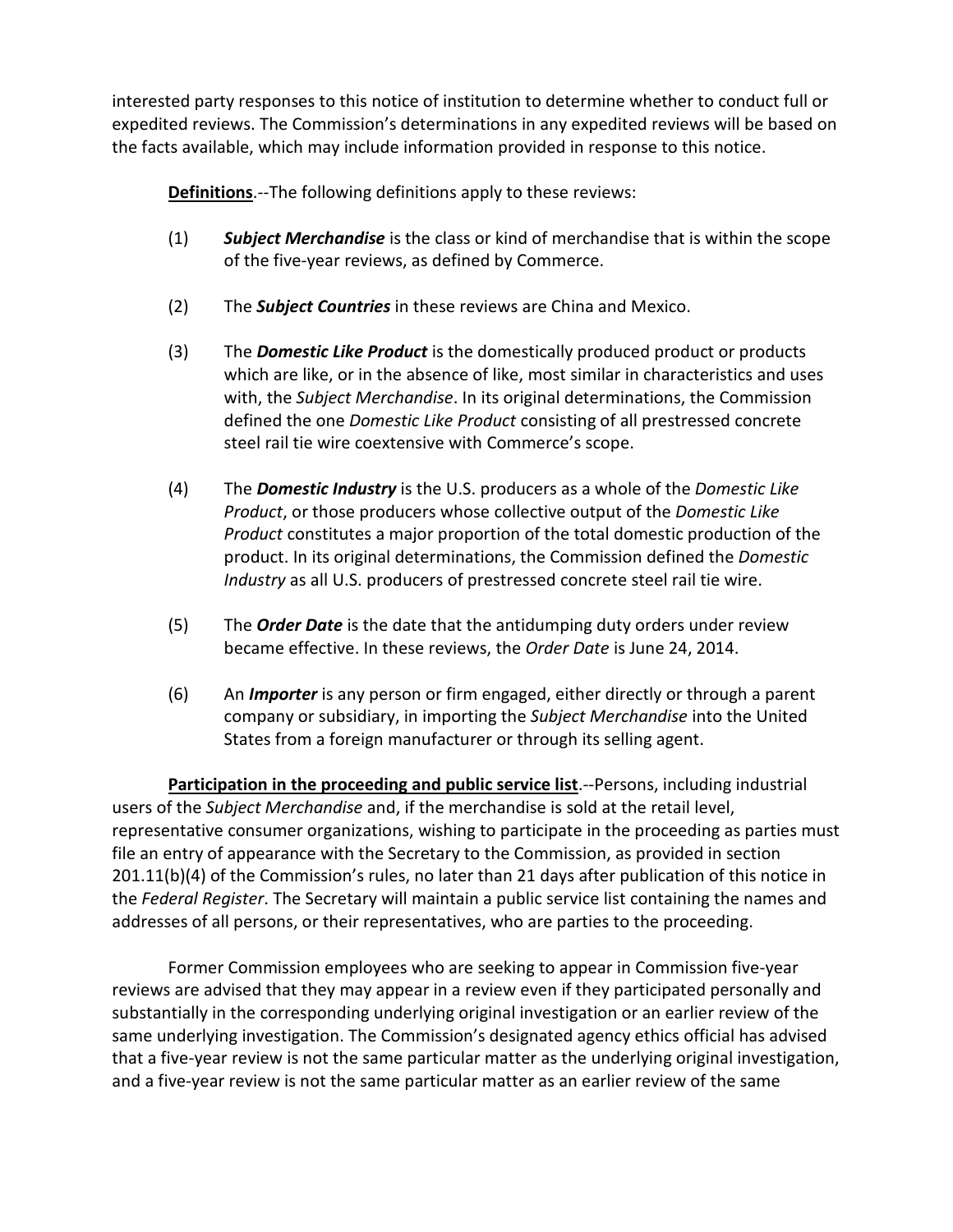underlying investigation for purposes of 18 U.S.C. 207, the post employment statute for Federal employees, and Commission rule 201.15(b) (19 CFR 201.15(b)), 79 FR 3246 (Jan. 17, 2014), 73 FR 24609 (May 5, 2008). Consequently, former employees are not required to seek Commission approval to appear in a review under Commission rule 19 CFR 201.15, even if the corresponding underlying original investigation or an earlier review of the same underlying investigation was pending when they were Commission employees. For further ethics advice on this matter, contact Charles Smith, Office of the General Counsel, at 202-205-3408.

**Limited disclosure of business proprietary information (BPI) under an administrative protective order (APO) and APO service list**.--Pursuant to section 207.7(a) of the Commission's rules, the Secretary will make BPI submitted in this proceeding available to authorized applicants under the APO issued in the proceeding, provided that the application is made no later than 21 days after publication of this notice in the *Federal Register*. Authorized applicants must represent interested parties, as defined in 19 U.S.C. 1677(9), who are parties to the proceeding. A separate service list will be maintained by the Secretary for those parties authorized to receive BPI under the APO.

**Certification**.--Pursuant to section 207.3 of the Commission's rules, any person submitting information to the Commission in connection with this proceeding must certify that the information is accurate and complete to the best of the submitter's knowledge. In making the certification, the submitter will acknowledge that information submitted in response to this request for information and throughout this proceeding or other proceeding may be disclosed to and used: (i) by the Commission, its employees and Offices, and contract personnel (a) for developing or maintaining the records of this or a related proceeding, or (b) in internal investigations, audits, reviews, and evaluations relating to the programs, personnel, and operations of the Commission including under 5 U.S.C. Appendix 3; or (ii) by U.S. government employees and contract personnel, solely for cybersecurity purposes. All contract personnel will sign appropriate nondisclosure agreements.

**Written submissions**.--Pursuant to section 207.61 of the Commission's rules, each interested party response to this notice must provide the information specified below. The deadline for filing such responses is May 31, 2019. Pursuant to section 207.62(b) of the Commission's rules, eligible parties (as specified in Commission rule 207.62(b)(1)) may also file comments concerning the adequacy of responses to the notice of institution and whether the Commission should conduct expedited or full reviews. The deadline for filing such comments is July 15, 2019. All written submissions must conform with the provisions of section 201.8 of the Commission's rules; any submissions that contain BPI must also conform with the requirements of sections 201.6, 207.3, and 207.7 of the Commission's rules. The Commission's Handbook on E-Filing, available on the Commission's website at *[https://edis.usitc.gov](https://edis.usitc.gov/)*, elaborates upon the Commission's rules with respect to electronic filing. Also, in accordance with sections 201.16(c) and 207.3 of the Commission's rules, each document filed by a party to the proceeding must be served on all other parties to the proceeding (as identified by either the public or APO service list as appropriate), and a certificate of service must accompany the document (if you are not a party to the proceeding you do not need to serve your response).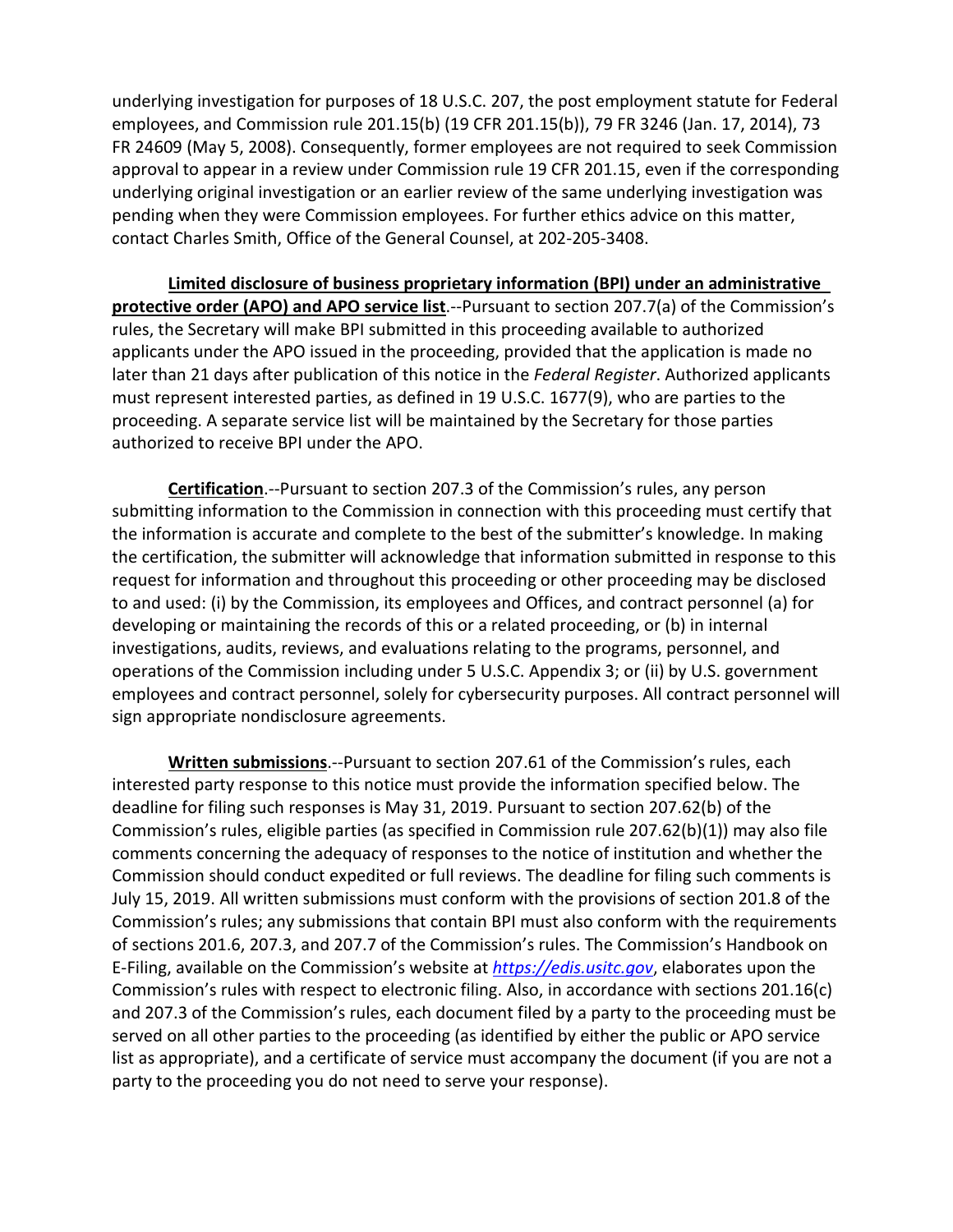No response to this request for information is required if a currently valid Office of Management and Budget ("OMB") number is not displayed; the OMB number is 3117 0016/USITC No. 19-5-430, expiration date June 30, 2020. Public reporting burden for the request is estimated to average 15 hours per response. Please send comments regarding the accuracy of this burden estimate to the Office of Investigations, U.S. International Trade Commission, 500 E Street SW, Washington, DC 20436.

**Inability to provide requested information**.--Pursuant to section 207.61(c) of the Commission's rules, any interested party that cannot furnish the information requested by this notice in the requested form and manner shall notify the Commission at the earliest possible time, provide a full explanation of why it cannot provide the requested information, and indicate alternative forms in which it can provide equivalent information. If an interested party does not provide this notification (or the Commission finds the explanation provided in the notification inadequate) and fails to provide a complete response to this notice, the Commission may take an adverse inference against the party pursuant to section 776(b) of the Act (19 U.S.C. 1677e(b)) in making its determinations in the reviews.

**INFORMATION TO BE PROVIDED IN RESPONSE TO THIS NOTICE OF INSTITUTION**: If you are a domestic producer, union/worker group, or trade/business association; import/export *Subject Merchandise* from more than one *Subject Country*; or produce *Subject Merchandise* in more than one *Subject Country*, you may file a single response. If you do so, please ensure that your response to each question includes the information requested for each pertinent *Subject Country.* As used below, the term "firm" includes any related firms.

- (1) The name and address of your firm or entity (including World Wide Web address) and name, telephone number, fax number, and E-mail address of the certifying official.
- (2) A statement indicating whether your firm/entity is an interested party under 19 U.S.C. 1677(9) and if so, how, including whether your firm/entity is a U.S. producer of the *Domestic Like Product*, a U.S. union or worker group, a U.S. importer of the *Subject Merchandi*se, a foreign producer or exporter of the *Subject Merchandise*, a U.S. or foreign trade or business association (a majority of whose members are interested parties under the statute), or another interested party (including an explanation). If you are a union/worker group or trade/business association, identify the firms in which your workers are employed or which are members of your association.
- (3) A statement indicating whether your firm/entity is willing to participate in this proceeding by providing information requested by the Commission.
- (4) A statement of the likely effects of the revocation of the antidumping duty orders on the *Domestic Industry* in general and/or your firm/entity specifically. In your response, please discuss the various factors specified in section 752(a) of the Act (19 U.S.C.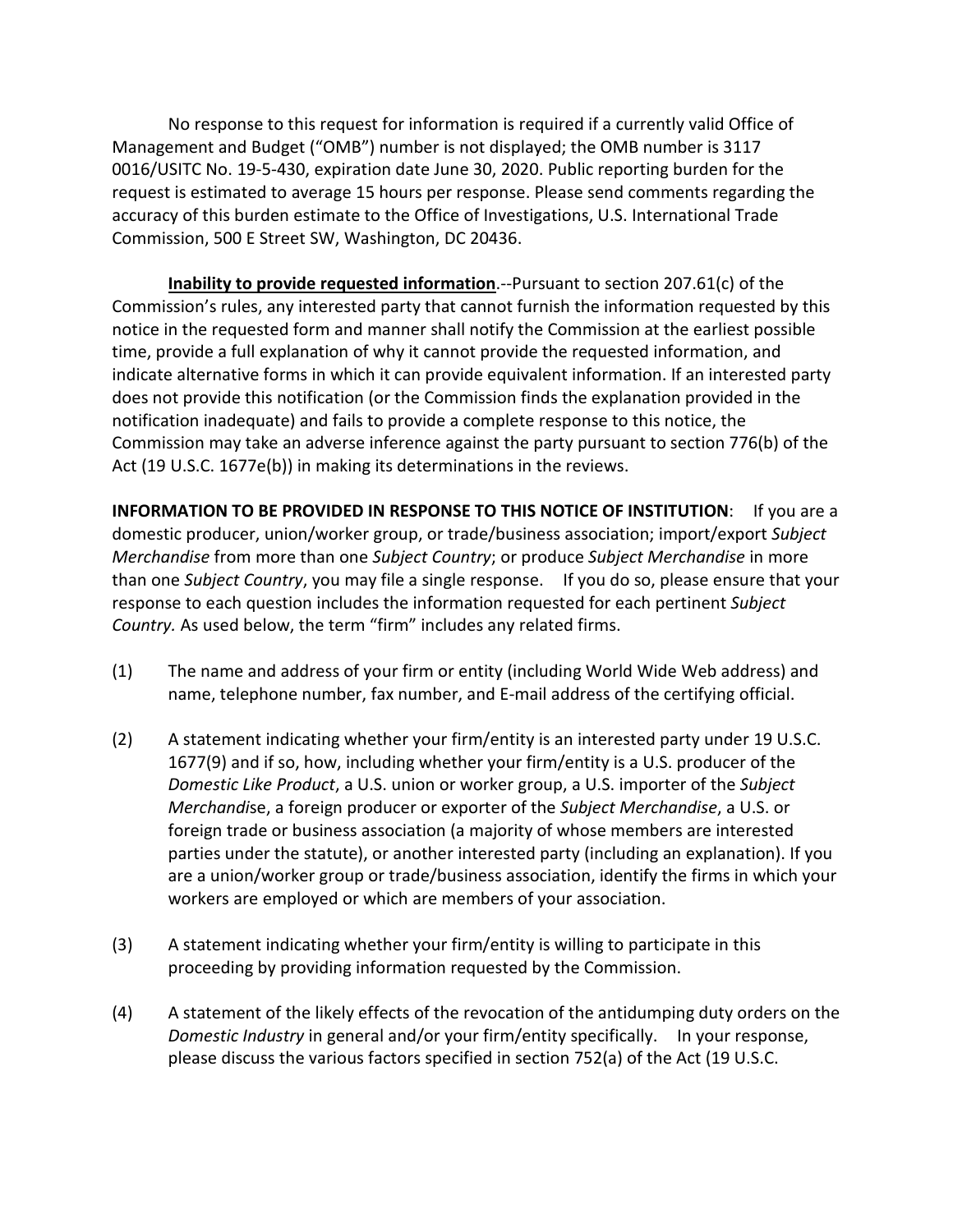1675a(a)) including the likely volume of subject imports, likely price effects of subject imports, and likely impact of imports of *Subject Merchandise* on the *Domestic Industry*.

- (5) A list of all known and currently operating U.S. producers of the *Domestic Like Product*. Identify any known related parties and the nature of the relationship as defined in section 771(4)(B) of the Act (19 U.S.C. 1677(4)(B)).
- (6) A list of all known and currently operating U.S. importers of the *Subject Merchandise* and producers of the *Subject Merchandise* in each *Subject Country* that currently export or have exported *Subject Merchandise* to the United States or other countries since the *Order Date*.
- (7) A list of 3-5 leading purchasers in the U.S. market for the *Domestic Like Product* and the *Subject Merchandise* (including street address, World Wide Web address, and the name, telephone number, fax number, and E-mail address of a responsible official at each firm).
- (8) A list of known sources of information on national or regional prices for the *Domestic Like Product* or the *Subject Merchandise* in the U.S. or other markets.
- (9) If you are a U.S. producer of the *Domestic Like Product*, provide the following information on your firm's operations on that product during calendar year 2018, except as noted (report quantity data in pounds and value data in U.S. dollars, f.o.b. plant). If you are a union/worker group or trade/business association, provide the information, on an aggregate basis, for the firms in which your workers are employed/which are members of your association.
	- (a) Production (quantity) and, if known, an estimate of the percentage of total U.S. production of the *Domestic Like Product* accounted for by your firm's(s') production;
	- (b) Capacity (quantity) of your firm to produce the *Domestic Like Product* (that is, the level of production that your establishment(s) could reasonably have expected to attain during the year, assuming normal operating conditions (using equipment and machinery in place and ready to operate), normal operating levels (hours per week/weeks per year), time for downtime, maintenance, repair, and cleanup, and a typical or representative product mix);
	- (c) the quantity and value of U.S. commercial shipments of the *Domestic Like Product* produced in your U.S. plant(s);
	- (d) the quantity and value of U.S. internal consumption/company transfers of the *Domestic Like Product* produced in your U.S. plant(s); and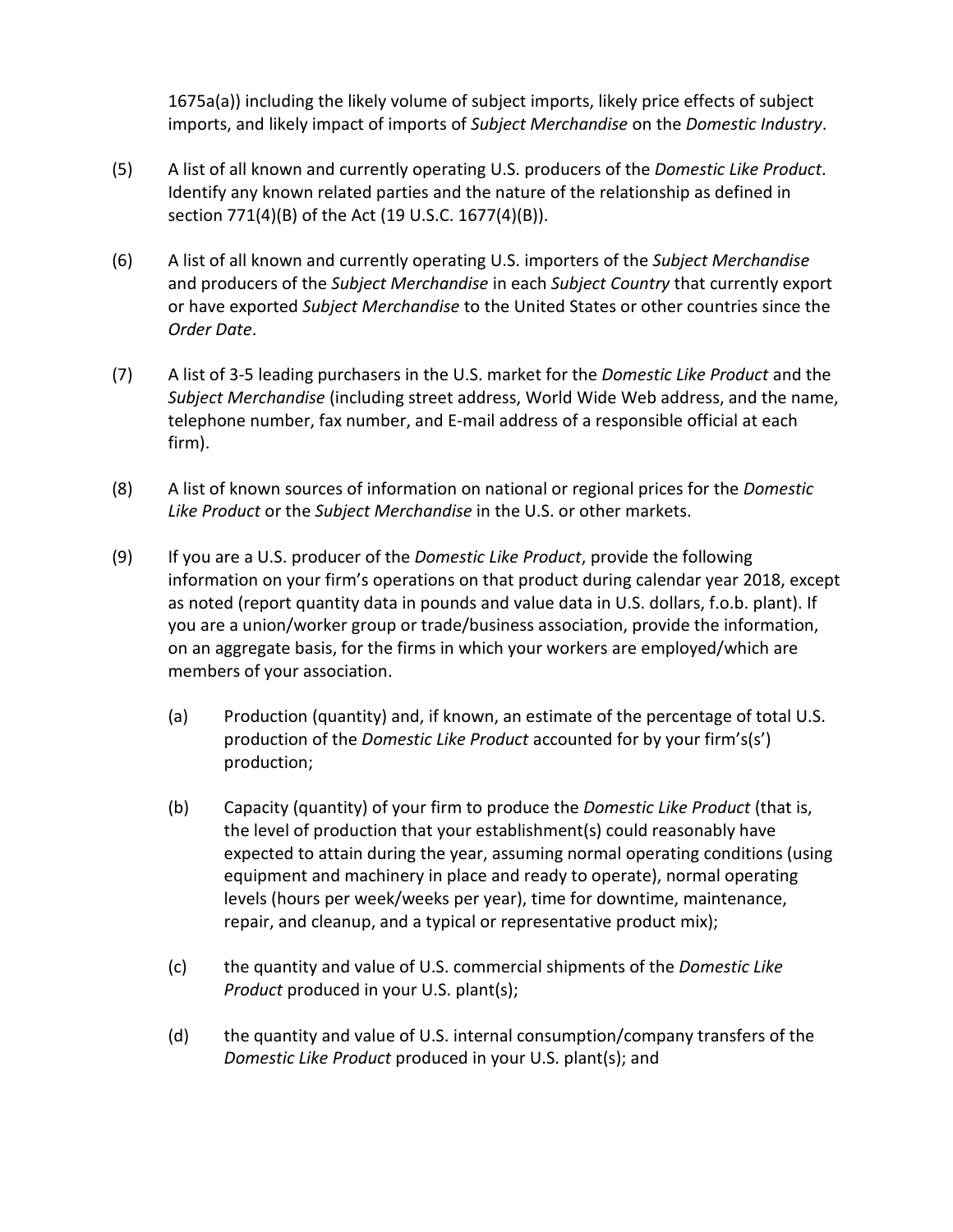- (e) the value of (i) net sales, (ii) cost of goods sold (COGS), (iii) gross profit, (iv) selling, general and administrative (SG&A) expenses, and (v) operating income of the *Domestic Like Product* produced in your U.S. plant(s) (include both U.S. and export commercial sales, internal consumption, and company transfers) for your most recently completed fiscal year (identify the date on which your fiscal year ends).
- (10) If you are a U.S. importer or a trade/business association of U.S. importers of the *Subject Merchandise* from any *Subject Country*, provide the following information on your firm's(s') operations on that product during calendar year 2018 (report quantity data in pounds and value data in U.S. dollars). If you are a trade/business association, provide the information, on an aggregate basis, for the firms which are members of your association.
	- (a) The quantity and value (landed, duty-paid but not including antidumping duties) of U.S. imports and, if known, an estimate of the percentage of total U.S. imports of *Subject Merchandise* from each *Subject Country* accounted for by your firm's(s') imports;
	- (b) the quantity and value (f.o.b. U.S. port, including antidumping duties) of U.S. commercial shipments of *Subject Merchandise* imported from each *Subject Country*; and
	- (c) the quantity and value (f.o.b. U.S. port, including antidumping duties) of U.S. internal consumption/company transfers of *Subject Merchandise* imported from each *Subject Country*.
- (11) If you are a producer, an exporter, or a trade/business association of producers or exporters of the *Subject Merchandise* in any *Subject Country*, provide the following information on your firm's(s') operations on that product during calendar year 2018 (report quantity data in pounds and value data in U.S. dollars, landed and duty-paid at the U.S. port but not including antidumping duties). If you are a trade/business association, provide the information, on an aggregate basis, for the firms which are members of your association.
	- (a) Production (quantity) and, if known, an estimate of the percentage of total production of *Subject Merchandise* in each *Subject Country* accounted for by your firm's(s') production;
	- (b) Capacity (quantity) of your firm(s) to produce the *Subject Merchandise* in each *Subject Country* (that is, the level of production that your establishment(s) could reasonably have expected to attain during the year, assuming normal operating conditions (using equipment and machinery in place and ready to operate), normal operating levels (hours per week/weeks per year), time for downtime,